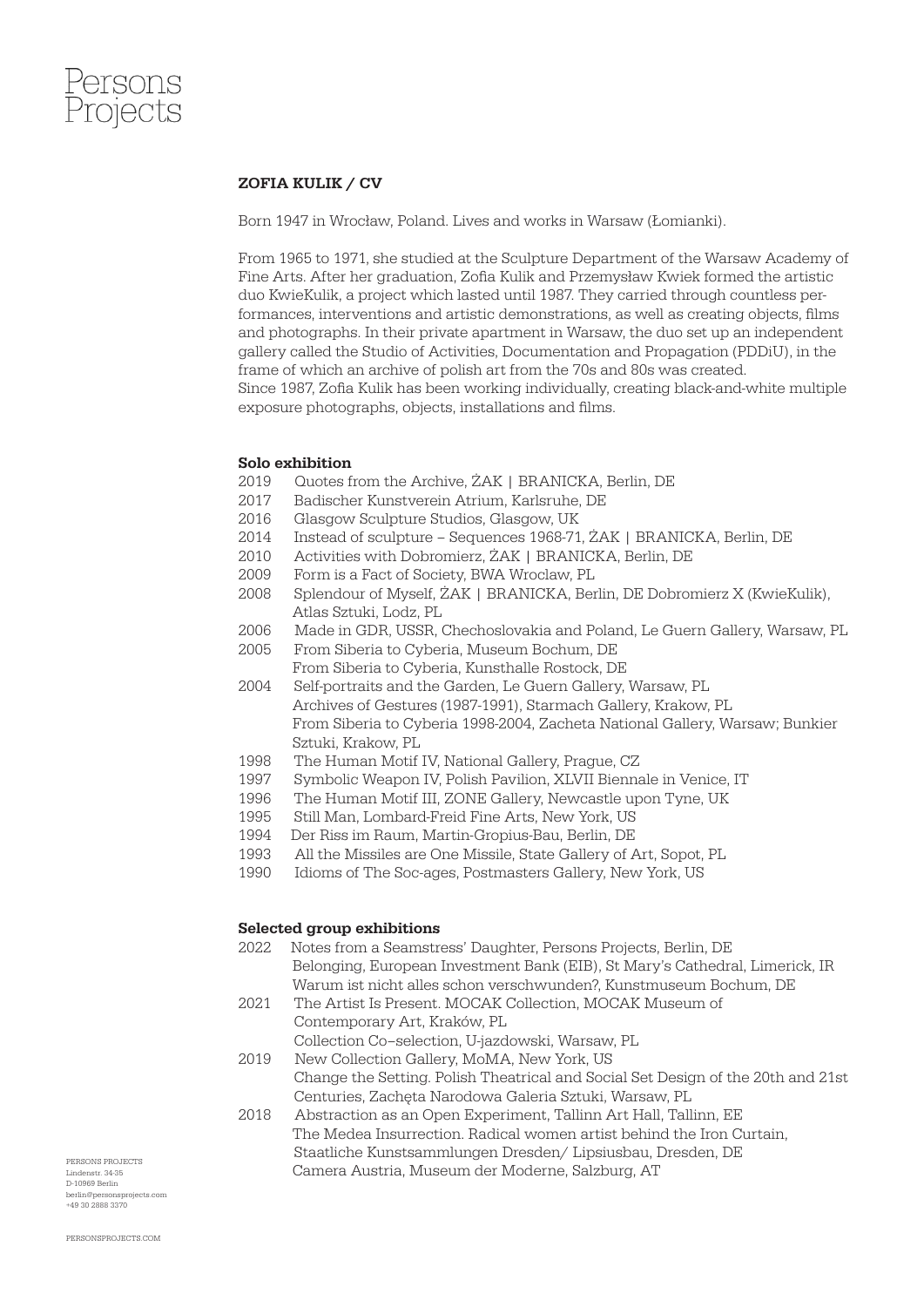# ersons<br>Projects

2017 Half-Truth, National Museum Warsaw Królikarnia, Warsaw, PL Black spring. On Wrocław's independent music scene of the 1980s, Wrocław Contemporary Museum, Wroclaw, PL

 Art in Art, MOCAK, Kraków, PL 2016 Taste Of Photography Festival, As part of: European Month Of Photography, Bratslava, SLO Shape of Time – Future of Nostalgia, National Museum of Contemporary Art (MNAC), Bucharest, ROU Bittersweet times. Baroque and presence in the collection SØR Rusche Oelde/ Berlin, Edwin Scharff Museum Neu-Ulm, DE Bread and Roses – The Strategies of Class Identification, Museum Sztuki Nowoczesnej, Warsaw, PL 2015 ...From the Depth...Artists from the collection of the Silesian Museum, Katowice, PL War and Peace, Galeria Labirynt, Lublin, PL Art According to Politics, Foundation Profile, Warsaw, Pl Grammar of Freedom / Five Lessons - Works from the Arteast 2000+ Collection, Garage Museum of Contemporary Art, Moscow, RU 2014 Feminine Futures, Le Consortium, Dijon, FR Progress and Hygiene, Zacheta - National Gallery of Warsaw, PL Wavelenghts (KwieKulik), Toronto International Film Festival, CA Oskar Hansen – Open Form (KwieKulik), Museu d'Art Contemporani de Barcelona (MACBA), ES Franz Graf. See what you sees you, 21er Haus, Vienna, AT Everybody is Nobody for Somebody, Santander Foundation, Madrid, ES Report on the Construction of a Spaceship Module, New Museum, New York, US Decade of Revolt, Kulturhuset, Stockholm, SE See what Sees you, 21er Haus, Vienna, AT 2013 Hold und mächtig? Das Bild der Mutter in den Kulturen der Welt. RELíGIO – Westfälisches Museum für religiöse Kultur, Telgte, DE The Desire for Freedom. Art in Europe since 1945, Palazzo Reale Milan, IT The Splendour of Textiles, Zachęta National Gallery, Warsaw, PL Better Homes, Sculpture Center, New York, US BRITISH BRITISH POLISH POLISH: Art from Europe's Edges in the Long '90s and Today, Centre for Contemporary Art, Ujazdowski Castle, Warsaw, PL

- Subjects of Gender and Desire, BWA art gallery, Olsztyn, PL 2012 The Desire for Freedom. Art in Europe since 1945, German Historical Museum,
- Berlin, DE After the Future, Biennial of Visual Art, eva International, curated by Annie Fletcher, IE
- 2011 PARTICOLARE Paths of Democracy, Signum Foundation, Venice, IT Identity Art Stations Foundation, Poznan, PL Activities with Dobromierz, Tate Modern, London (Part of KINOTEKA Polish Film Festival), UK. The Power of Fantasy. Modern and Contemporary Art from Poland, Palais des Beaux-Arts BOZAR, Brussels, BE Museum of Parallel Narratives - In the frame of L'Internationale, MACBA, Barcelona, ES A Complicated Relation: KwieKulik, Index, Stockholm, SE
- 2010 The Politics of Collecting The Collecting of Politics, Van Abbemuseum, Eindhoven, NL
	- Early Years, KW Institute for Contemporary Art, Berlin, DE
- 2009 Target Practice: Painting Under Attack 1949-78, Seattle Art Museum, **TTC**

Awake and Dream, Signum Foundation, Venice, IT

PERSONS PROJECTS Lindenstr. 34-35 D-10969 Berlin berlin@personsprojects.com +49 30 2888 3370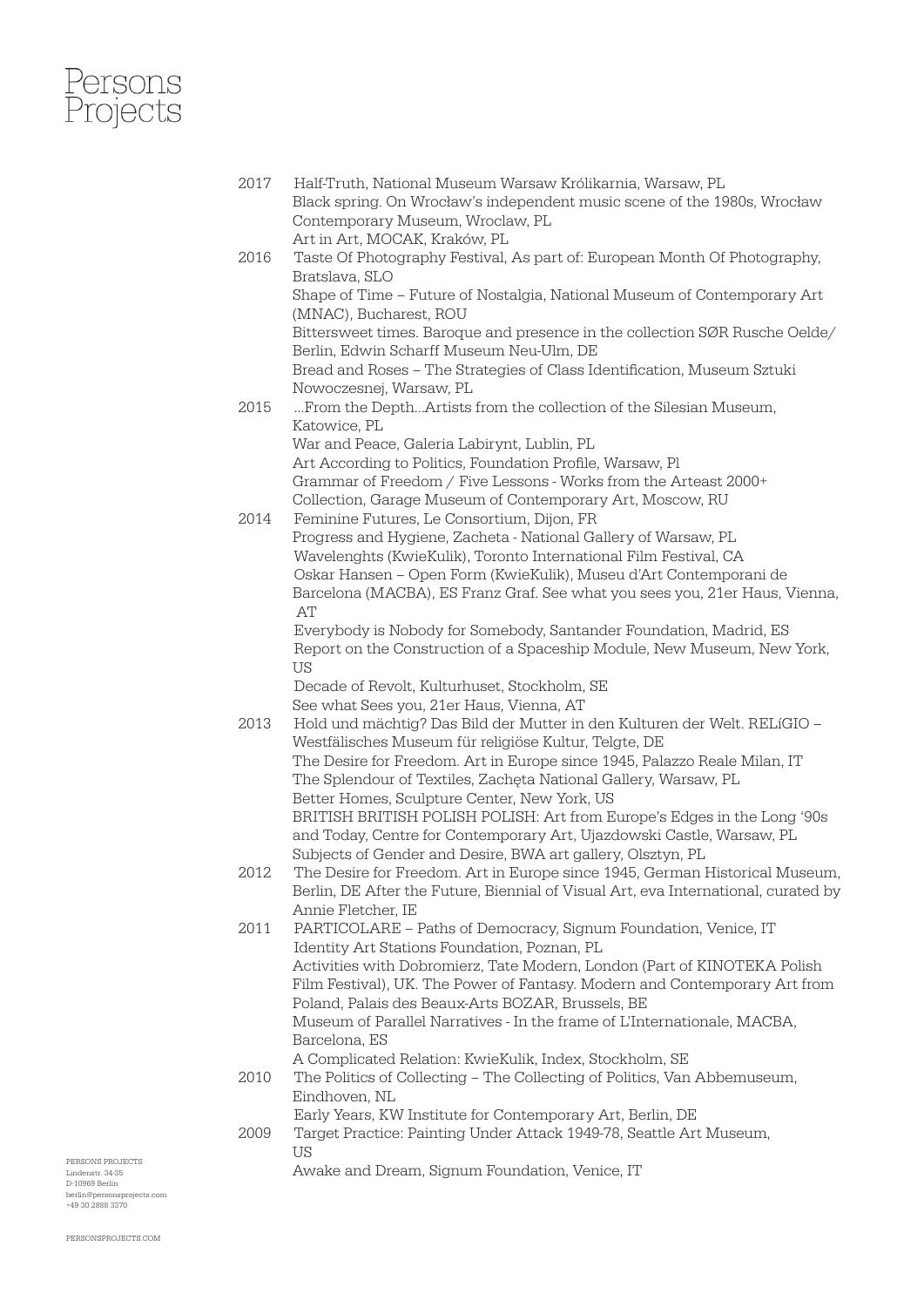## ersons<br>Projects

 Gender Check, MUMOK, Vienna, AT., Zachęta National Gallery, Warsaw, PL 11th International Istanbul Bienniali, Istanbul, TR 3xTAK (KwieKulik), Museum of Modern Art, Warsaw, PL Messiahs, MODEM, Debrecen, HU Menschenbilder 1620/2009, Museum Abtei Liesborn, Wadersloh, DE 6th Photography Biennale, Poznan, PL 2008 A Story Differently Told, CSW Laźnia, Gdańsk, PL Souvenirs: Repressed Historical and Personal Memory, Ben Gurion University, Israel, IL Cutting Realities: Gender Strategies in Art, The Austrian Cultural Forum, New York, US Revolutions 1968, Zachęta National Gallery, Warsaw, PL Schengen Women, Skuc Gallery, Ljubljana, SLO Revolution, I LOVE YOU, International Project Space, Birmingham, UK, and Centre of Contemporary Art, Thessaloniki, GR Lichtspuren, Kunstmuseum Bochum, Bochum, DE 2007 1,2,3…Avant-gardes, Centre for Contemporary Art, Warsaw, PL; Sala Rekalde, Bilbao, ES documenta 12, Kassel, DE 2006 Interrupted Histories, Museum of Modern Art, Ljubljana, SLO Autopoesis, National Gallery, Bratislava, SK Egocentric, Immoral, Outmoded, Zacheta National Gallery of Art, Warsaw, PL Police, Bunkier Sztuki, Krakow, PL Deep Light, Kunsthalle Wilhelmshaven, Wilhelmshaven, DE 2005 Warszawa – Moskwa, Zacheta Gallery of Art, Warsaw; The State Tretyakov Gallery, Moscow, RU 2004 E.U. Positive, Kunst aus dem Neuen Europa, Academy of Fine Arts, Berlin, DE 2003 Architecture of Gender, Sculpture Center, Long Island City, US 2000 2000+ ARTEAST COLLECTION, Moderna Galerija, Ljubljana, SLO 1999 After The Wall, Moderna Museet, Stockholm, SE 1996 New Histories, The Institute of Contemporary Art, Boston, US 1996 Pushing Image Paradigms, Portland Institute for Contemporary Art, Portland, **TIS** 1995 Obsessions: From Wundercamer to Cyberspace, Enschede, NL 1993 War, Neue Galerie am Landesmuseum Joanneum, Forum Stadtpark, Graz, AT 1991 Voices of Freedom: Polish Women Artists and the Avant-Garde, The National Museum of Women In The Arts, Washington D.C.,US Wanderlieder, Stedelijk Museum, Amsterdam, NL Selected Collections Centre Pompidou, Paris, FR MoMA NY, New York, USA Tate Modern, London, UK National Museum, Wroclaw, PL Centre for Contemporary Art Ujazdowski Castle, Warsaw, PL National Museum, Poznan, PL Art Museum, Lodz, PL Muzeum Okręgowe, Bydgoszcz, PL The Upper Silesian Museum, Bytom, PL

Centrum Finansowe Pulawska, Warsaw, PL

- Stedelijk Museum, Amsterdam, NL
- Bochum Museum, Bochum, DE
- DG Bank Frankfurt, DE
- ING Nederlanden, NL

PERSONS PROJECTS Lindenstr. 34-35 D-10969 Berlin berlin@personsprojects.com +49 30 2888 3370